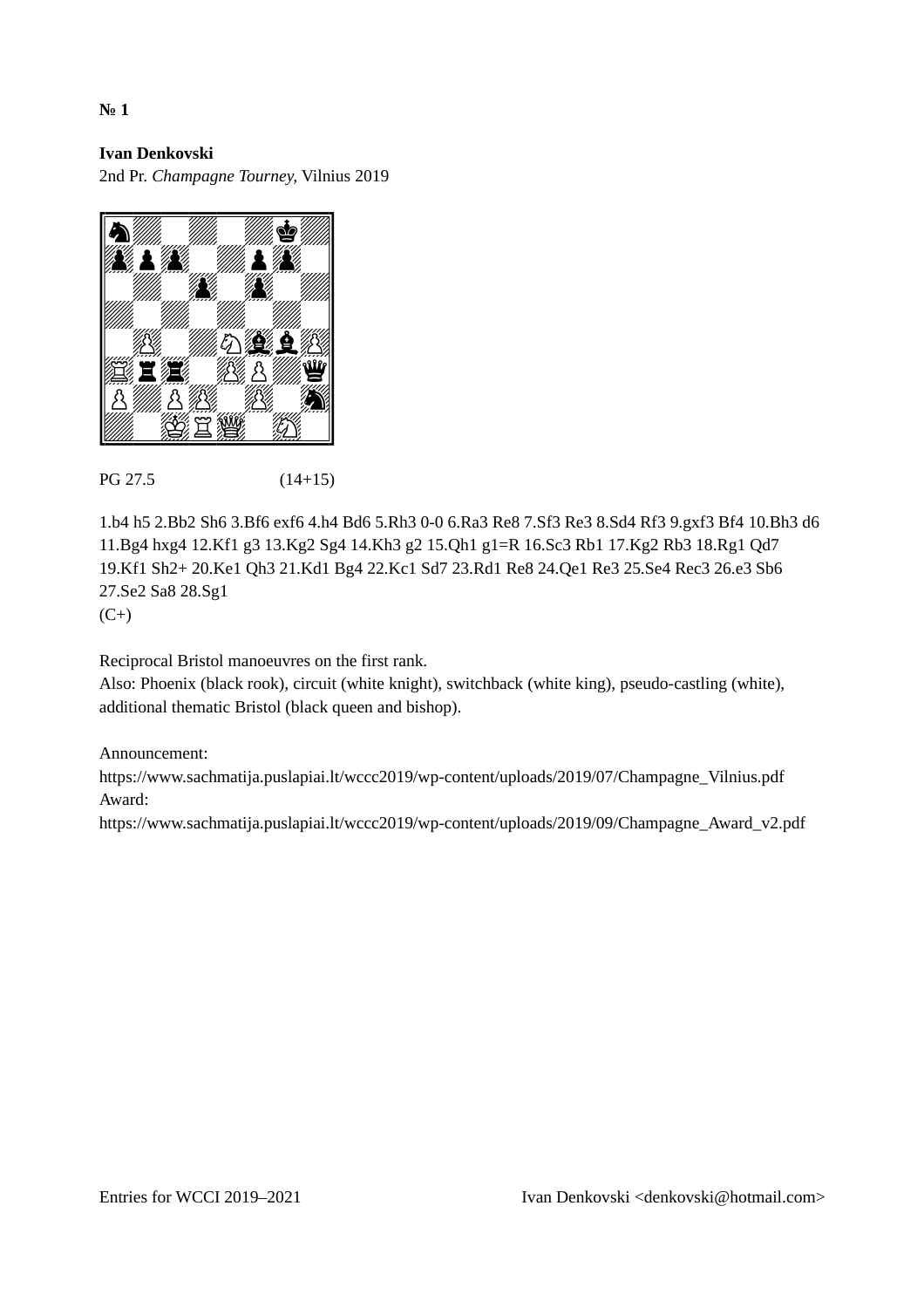**Ivan Denkovski** *StrateGems* 2021



# PG 31.5 (14+13)

1.Sc3 e5 2.Sd5 Qe7 3.c3 Kd8 4.Qa4 Qe8 5.Qh4+ Se7 6.g4 b5 7.Bg2 b4 8.Be4 b3 9.Sf3 bxa2 10.b4 a5 11.Ba3 a4 12.Rd1 a1=S 13.0-0 Sc2 14.b5 Se3 15.Bc5 a3 16.b6 a2 17.b7 Ra3 18.Ba7 c5 19.Bg6 Sbc6 20.b8=Q a1=S 21.Qd6 Sac2 22.Qe6 fxe6 23.Bf7 g6 24.h3 Bh6 25.Sh2 Rf8 26.Bg8 Rf3 27.Qh5 S7f5 28.Se7 Kc7 29.dxe3 Kb7 30.Rd5 S6d4 31.cxd4 Rc3 32.gxf5  $(C<sup>+</sup>)$ 

Ceriani–Frolkin theme (white queen, black knight) and matching play on d- and f- files (line opening, critical move, line closing).

Also: Prenix theme (black knight), repeated moves (the theme of Champagne Tourney, Rio de Janeiro 2009) a2-a1=S & Sa1-c2.

White's castling and Black's Turkstra-castling (exchange of places of royal couple) both have active role in the interplay.

#### Source:

P518, StrateGems 95 (July–September 2021)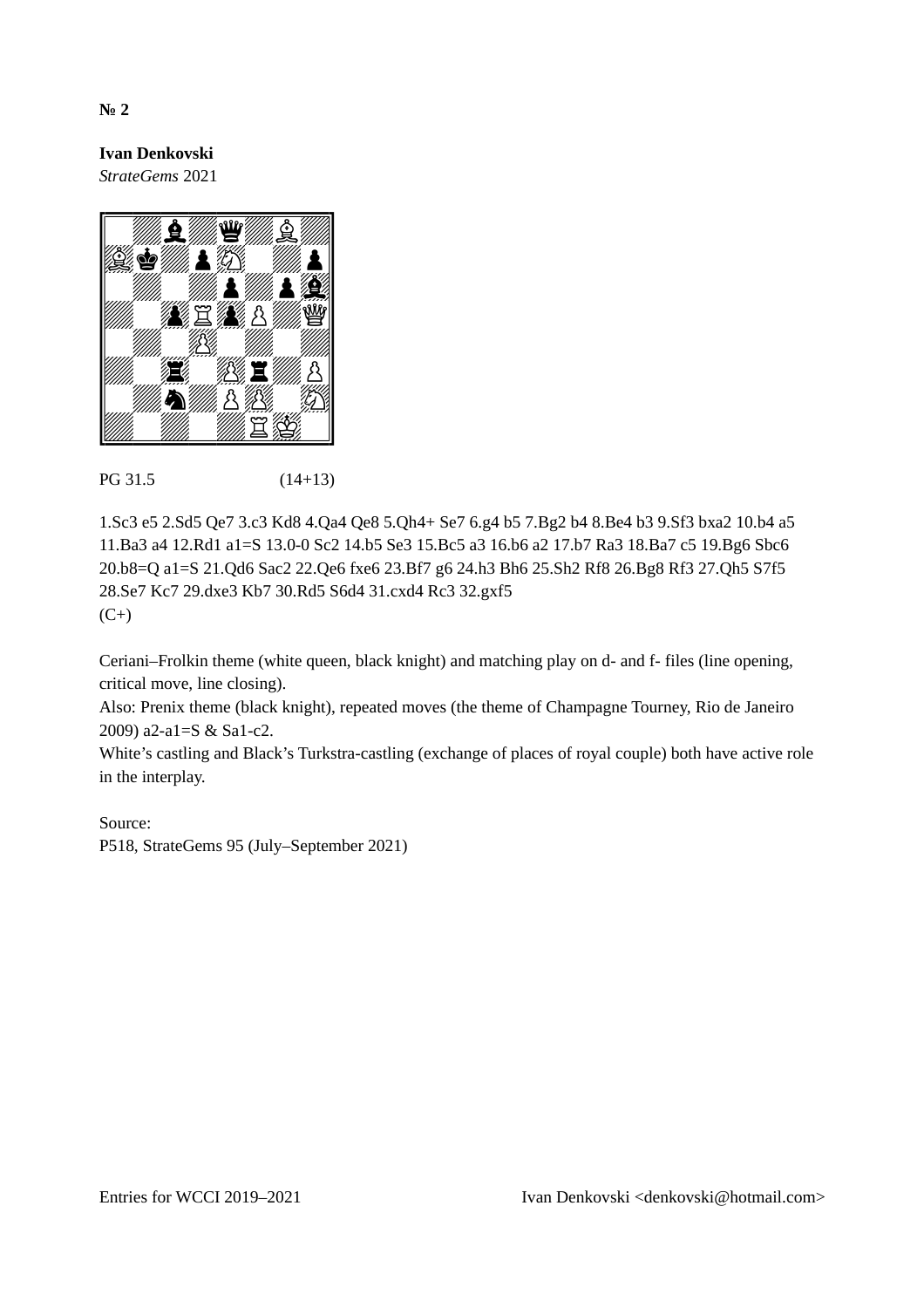*Die Schwalbe* 2020



# PG 28.0 (13+15)

1.b3 a5 2.Ba3 a4 3.Bd6 cxd6 4.c4 Qa5 5.c5 b6 6.c6 Bb7 7.c7 Be4 8.cxb8=B Qd5 9.Ba7 0-0-0 10.e3 Kc7 11.Ba6 b5 12.Bd4 Kc6 13.Bb2 Kc5 14.b4+ Kc4 15.Sa3+ Kd3 16.Rc1 g5 17.Rc6 g4 18.Sc4 g3 19.Qe2+ Kc2 20.Bc1 Kb1 21.Kd1 gxf2 22.g4 h5 23.g5 Bh6 24.g6 Bg5 25.g7 Sh6 26.g8=Q a3 27.Qg7 Rhg8 28.Qb2+ axb2

 $(C<sup>+</sup>)$ 

Pronkin theme and Ceriani–Frolkin theme. The play includes a long king's walk and slow movements of b- pawns.

Source: 18430, Die Schwalbe 306-1 (December 2020)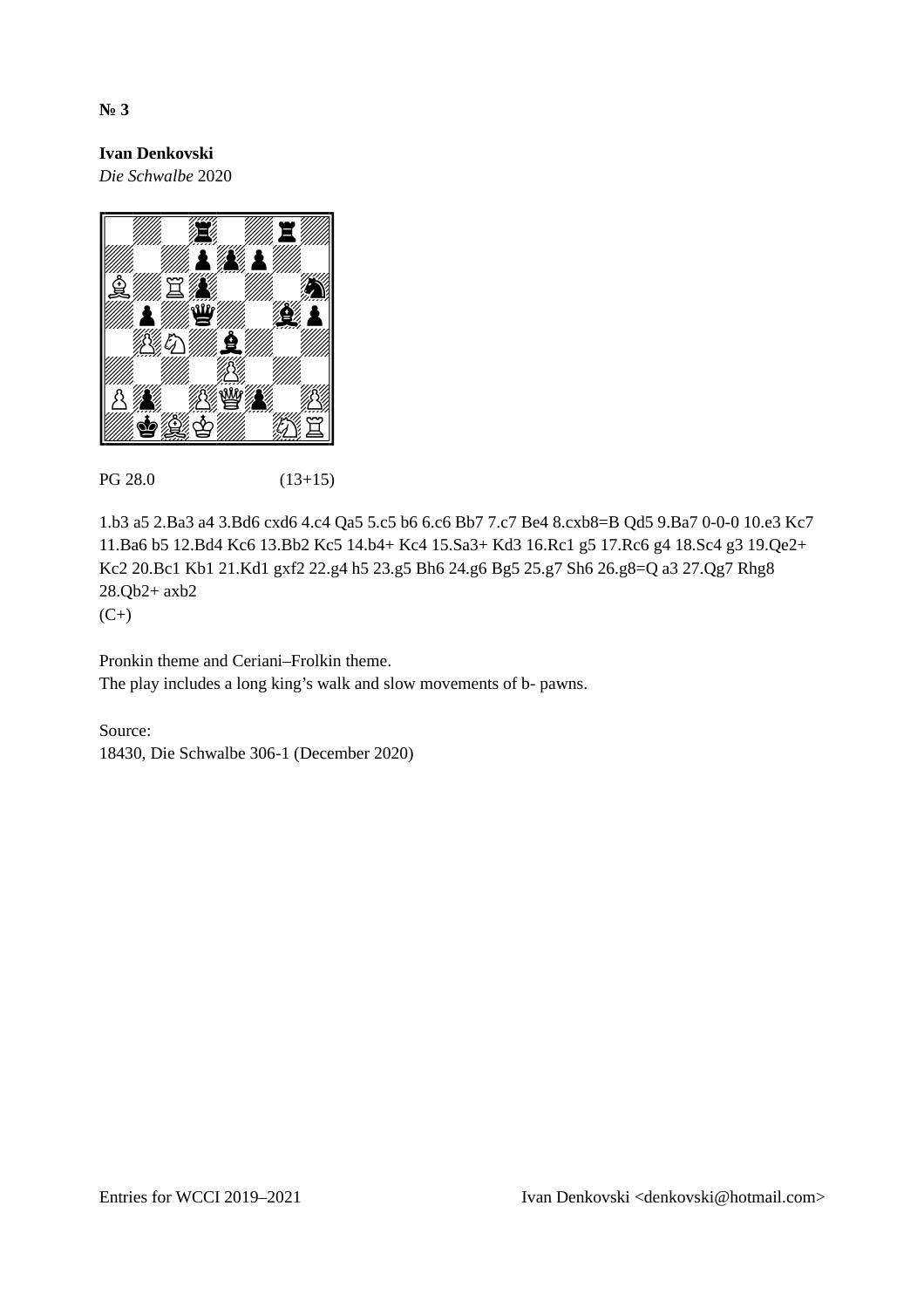**Ivan Denkovski** *Die Schwalbe* 2021



# PG 22.0 (13+14)

1.c4 d6 2.c5 Bf5 3.c6 e6 4.cxb7 c5 5.g4 Sc6 6.b8=S Qb6 7.Sd7 0-0-0 8.Sf6 gxf6 9.g5 Bh6 10.g6 Bf4 11.g7 Sh6 12.g8=Q c4 13.Qg2 Rhe8 14.Qd5 exd5 15.d3 Re4 16.Bd2 Rd4 17.e4 c3 18.e5 c2 19.e6 c1=R 20.e7 Rc2 21.exd8=B Se7 22.Ke2 Rxd2+  $(HC+)$ 

AUW, with twice Ceriani–Frolkin theme and twice Prenix theme.

Additionally, pawn's linear circuit (Pg2-g4-…-g8=Q-g2) and pawn's switchback (Pc2-c1=R-c2). The castling move has a major role in the interplay. 6…Qb6 and 7…0-0-0 must be played before 12…c4, in order that check on 12.g8=Q is prevented. And because Black may not delay castling, White's alternative manoeuvre 12.g8=S 13.Se7 14.Sd5 can not pass.

Source:

18812, Die Schwalbe 312-1 (December 2021)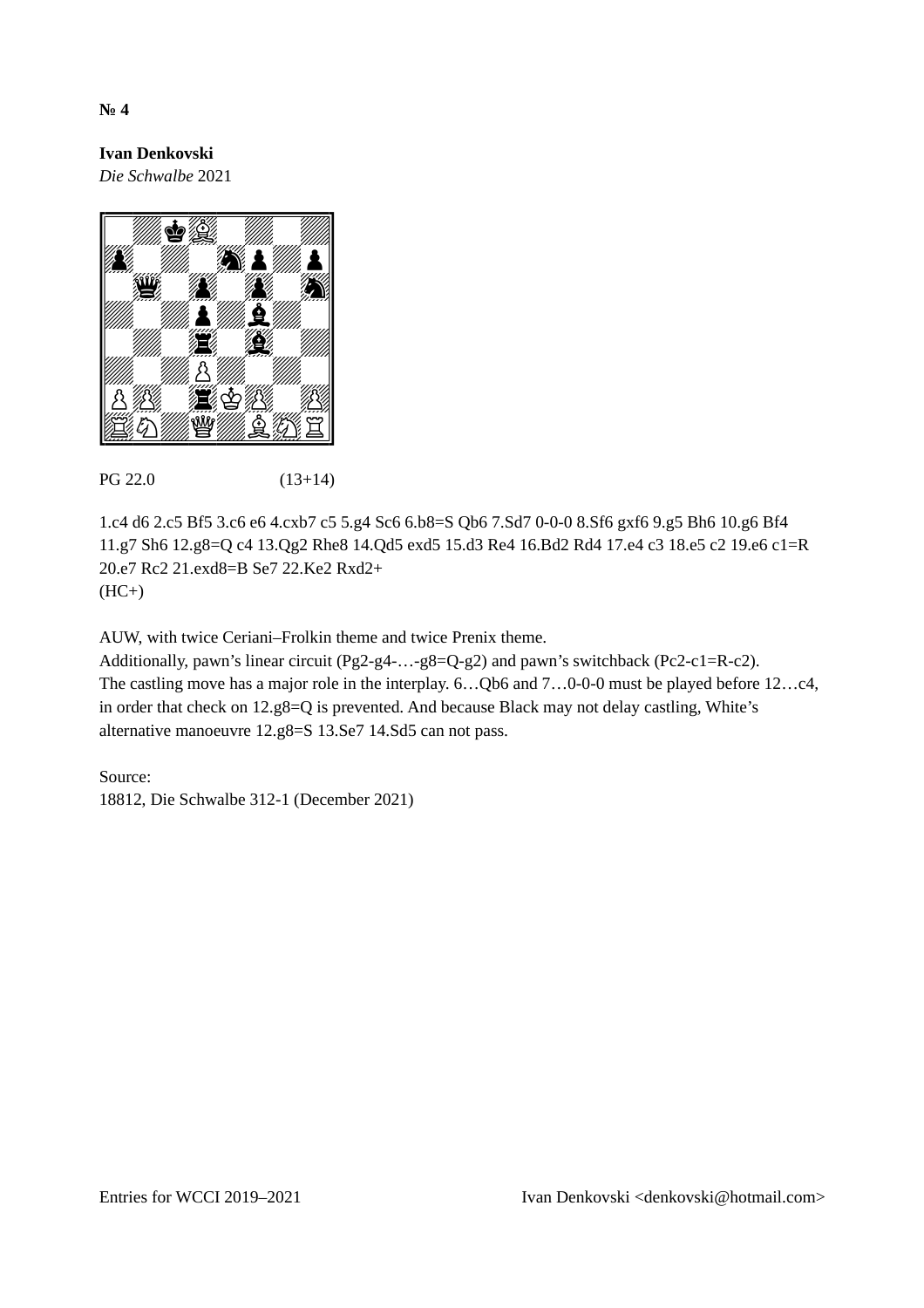1st H.M. *Champagne Tourney* 2020–2021



### PG 20.0 (14+14)

1.g4 c5 2.g5 c4 3.g6 c3 4.gxh7 cxb2 5.Sc3 b1=S 6.Ba3 Sxa3 7.Qb1 g5 8.Qb6 Bg7 9.Sb5 Bb2 10.f4 Sf6 11.Qf2 Qb6 12.Sh3 Qd4 13.Rg1 b6 14.Rg3 Bb7 15.Rc3 Bf3 16.Sg1 Sc6 17.Bh3 0-0-0 18.Be6 Rhe8 19.h8=B Kb7 20.Bxf6 Sb8  $(C<sup>+</sup>)$ 

Captures in the air, with homogeneous motivation: original officers are captured by promoted (Phoenix or Prenix) officers, with reciprocal effect. This main thematic play happens in two opposite quarters of the board, while the play in the other two quarters is marked by knights' switchbacks.

#### Announcement:

https://www.phenix-echecs.fr/telechargement/resultats\_de\_concours/annonce\_S\_champagne\_2020.pdf Award:

https://www.phenix-echecs.fr/telechargement/resultats\_de\_concours/Champagne\_2020\_award.pdf